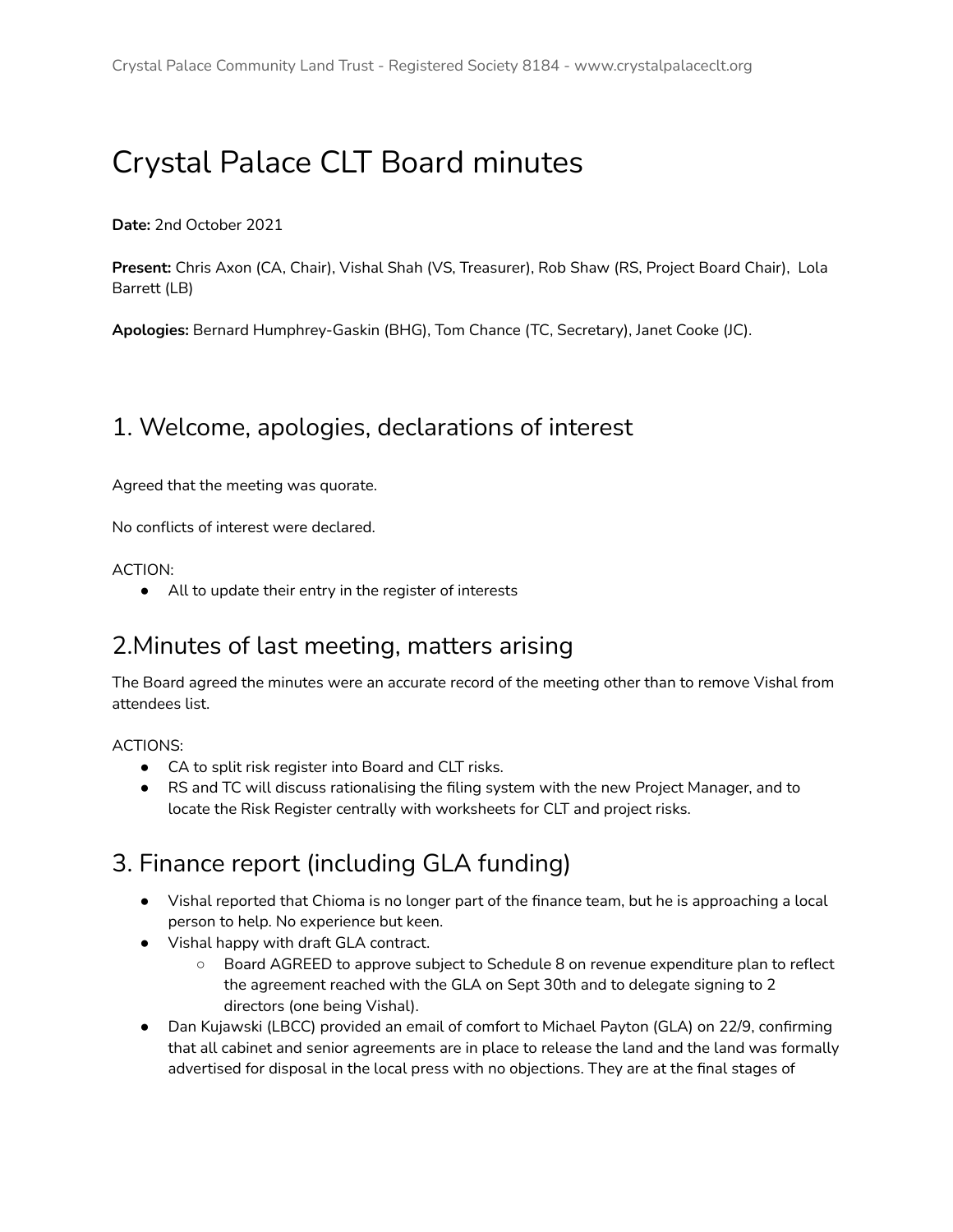preparing the agreement for lease and heads of terms which we are hoping to be with CPCLT in early October.

- £42,000 currently in the bank. Vishal questioned whether to continue with current plan not to spend month on Stage 2 until GLA funding agreed:
	- Risk that energy in the project committee a bit low because of delay.
	- Could progress with intrusive contamination survey do we have right to do this ahead of agreement to lease? ACTION - Janet and Vishal
	- See item 9 for more detail.

#### 4. Organisational Development Working Group report

JC was not in attendance but provided a written report. Agreed to defer discussion to the next meeting.

#### 5. Risk register

No major changes to risks since the last meeting other than winding up of Brick by Brick. Instructing Cheryl as Lawns project manager addresses this.

#### 6. Business Plan process

JC provided a structure of business plan and presented the vision, mission, aims and values:

- The vision, mission, aims and values were AGREED to reflect us well and were agreed.
- AGREED that the final bullet in section 2.1 would be better written as *"Young people who are poorly served by the private rented sector."*
- Strategic objectives
	- 1. Complete The Lawns project by 2024 AGREED
	- $\circ$  2. Develop up to five more opportunities by 2025 noted this was about more than just housing; suitably aspirations; "develop" needs defining - the following alternative wording was AGREED. *"identify, appraise, confirm resources, programme, and begin to develop up to five more opportunities by 2025"*
- LB raised scope of training. ACTION VS to discuss with Andrew what should be included.

# 7. AGM planning

TC provided a paper and requested help with organising and hosting the AGM at Salvation Army on Thurs 11th Nov 7-8.30pm.

AGREED to present the scheme and encourage feedback to use in next pre-app and application, get pledges to write in to support the application once submitted, and ask them to write to ward councillors to build support.

Draft agenda AGREED:

- Welcome and apologies
- AGM business agree minutes from last meeting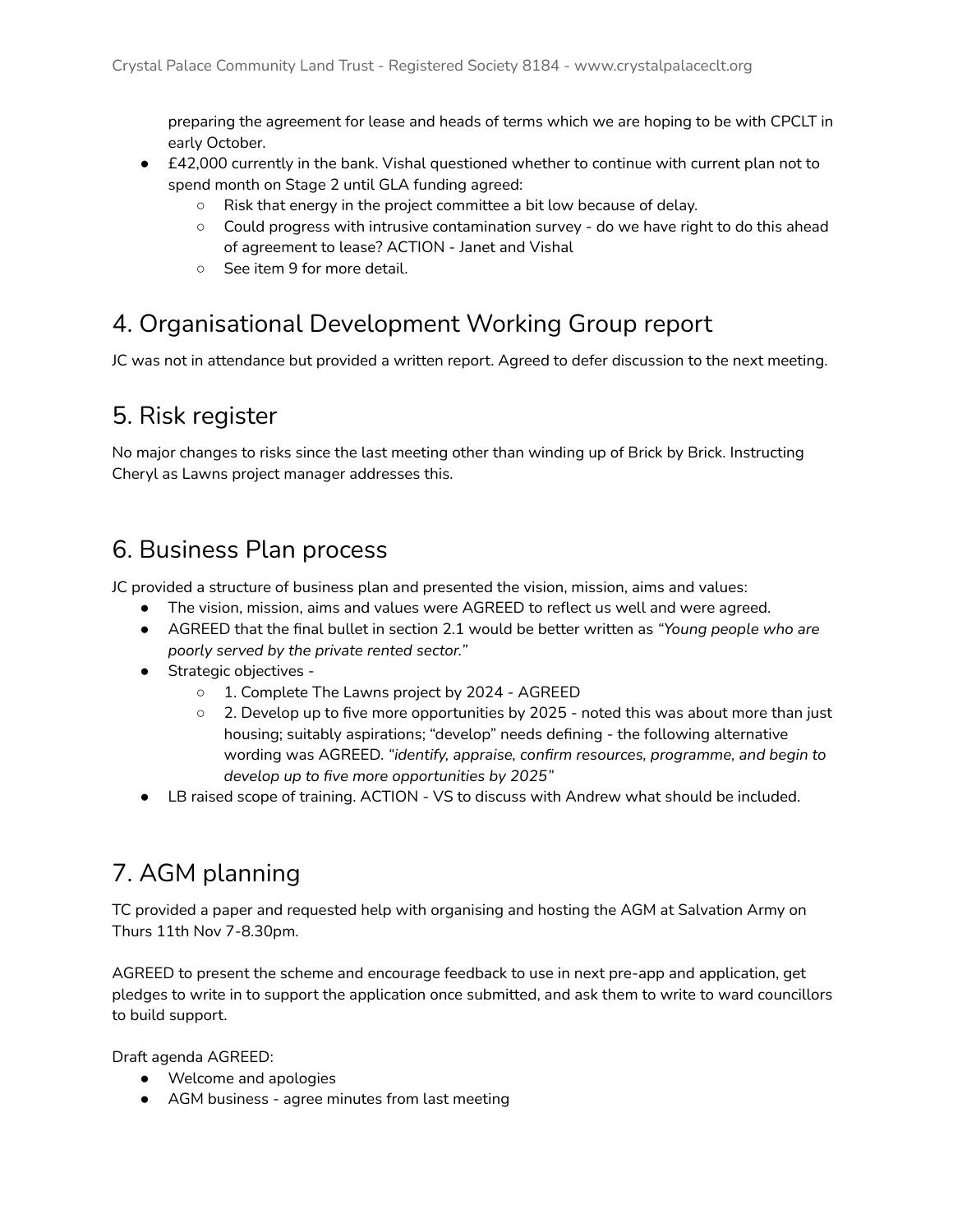- Locally known person to speak about value of the project and RDG Mother Joyce is an option or Steve Reed, but key is to choose someone impactful. ACTION - LB to discuss with Janet, Tim and Tom and Tim to encourage RDG to attend and publicise.
- Lawns presentation on the proposal.
- Housing survey feedback?
- Accounts
- **Election of directors**

Catering - proposal is to provide tea and biscuits. ACTION - CA to discuss logistics with Tom, and LB to organise buying tea, coffee, etc. and to help on the evening.

Publicity - VS confirmed £1,000 was available in budget to do some marketing. ACTION: Tom and Janet to progress with finding paid support.

Other ACTIONS:

- CA to finalise the agenda, including confirming that all legal requirements are covered
- RS to prepare/give presentation and draft a questionnaire
- CA to print some visual Lawns materials to put up in the room, plus will print questionnaire
- CA to bring a projector and liaise with venue
- LB and CA to welcome people and oversee getting people to complete the forms.
- Tom to chase headline invitees
- All to tell everyone we know about the AGM

## 8. Accounts 2020-21

VS confirmed accounts had been submitted to the FCA..

## 9. The Lawns Project Committee report

Verbal report from RS:

- Limited update since last Board as we are still awaiting the Agreement to Lease.
- Planning Key challenge for RIBA Stage 2 is that planners think mass is too large Cheryl and CLH reviewing viability model.
- Archio has confirmed 8 units can be achieved by reducing height but replacing mass elsewhere which may have daylight risk; or reduce massing and deliver 7 units by losing a 1 bed scheme.
	- 7 unit scheme will probably require additional funding but Cheryl, VS and CLH need more time to finalise viability model. ACTION - VS to do this ASAP
	- Project Committee to discuss next steps at next PC meeting. ACTION RS to add to agenda and agree next steps before and after GLA funding received (see also Item 3.)
- Consultation strategy to be worked up under Stage 2. Needs to focus on local benefits, e.g. apprenticeships, new footpath, community garden. Scheme is 100% affordable in perpetuity. Agreed two strands:
	- Immediate locality public event on Lawns or inside venue targeted at residents pre-application.
	- Wider area see AGM agreement.